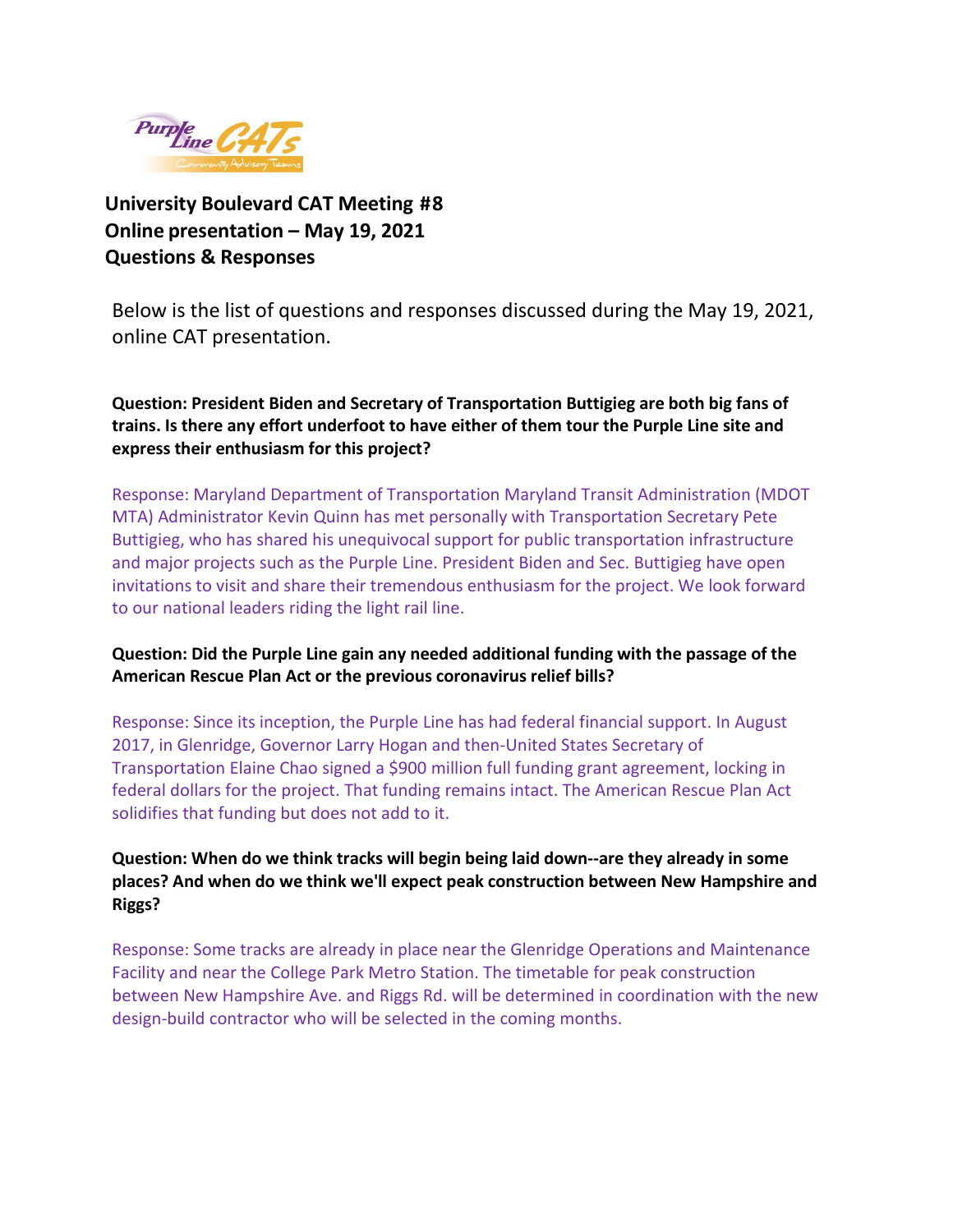**Question: Is there any concern on the part of Maryland that the proposed Maglev train would divert funding needed for the Purple Line?**

Response: There is no concern on the part of Maryland that the proposed Maglev would divert funding needed for the Purple Line.

#### **Question: How loud are the light rail cars? Are they as loud as Metrorail cars?**

Response: We expect that the light rail will be quieter than Metro. A lot of Metrorail is up in the air, so it is louder and generating noise through all the elevated structures. The Purple Line will be mostly on street level. The other piece has to do with speed, and they are operating at a higher speed. Additionally, Purple Line cars are equipped with special wheel covers to help reduce noise.

### **Question: Will Prince George's County be funding new sidewalks on University Blvd. near its intersection with Adelphi Rd. or is that part of the Purple Line scope?**

Response: While utility work is ongoing, however, the project is not installing final sidewalks or traffic signal crossings, unless it is needed for utility work. That work will occur by the new design-builder once they are brought on board. We do have a responsibility to replace a sidewalk that is removed for utility relocation. The Purple Line will be building new sidewalks on University Blvd. within our project's alignment. We cannot speak to what improvements Prince George's County will make.

# **Question: Along with the plans, are there renderings of the plans, especially at the intersections to see pedestrian crosswalks, etc.?**

Response: We do have landscape plans available on our website and station renderings. However, they do not show pedestrian crosswalks since many of the designs are not final as this is a design-build project. We can share engineering drawings with you if you are interested in seeing those to see the sidewalks and crosswalks in the final condition.

### **Question: What work does the design-construction partner do? Is it expected that a designconstruction partner will be on board before the utility relocation work is completed?**

Response: Once the new design-builder is on board, they will complete construction to bring the project to revenue service. We have a certain amount of utility relocation the state is undertaking, but we will not be able to get to all of it before the new design-builder is on board and they will be doing some of their own utility relocations.

#### **Question: What is the anticipated completion date of the project?**

Response: We cannot provide that at this time. We are asking the proposers to submit their own schedule as well as pricing to bring us forward to revenue service.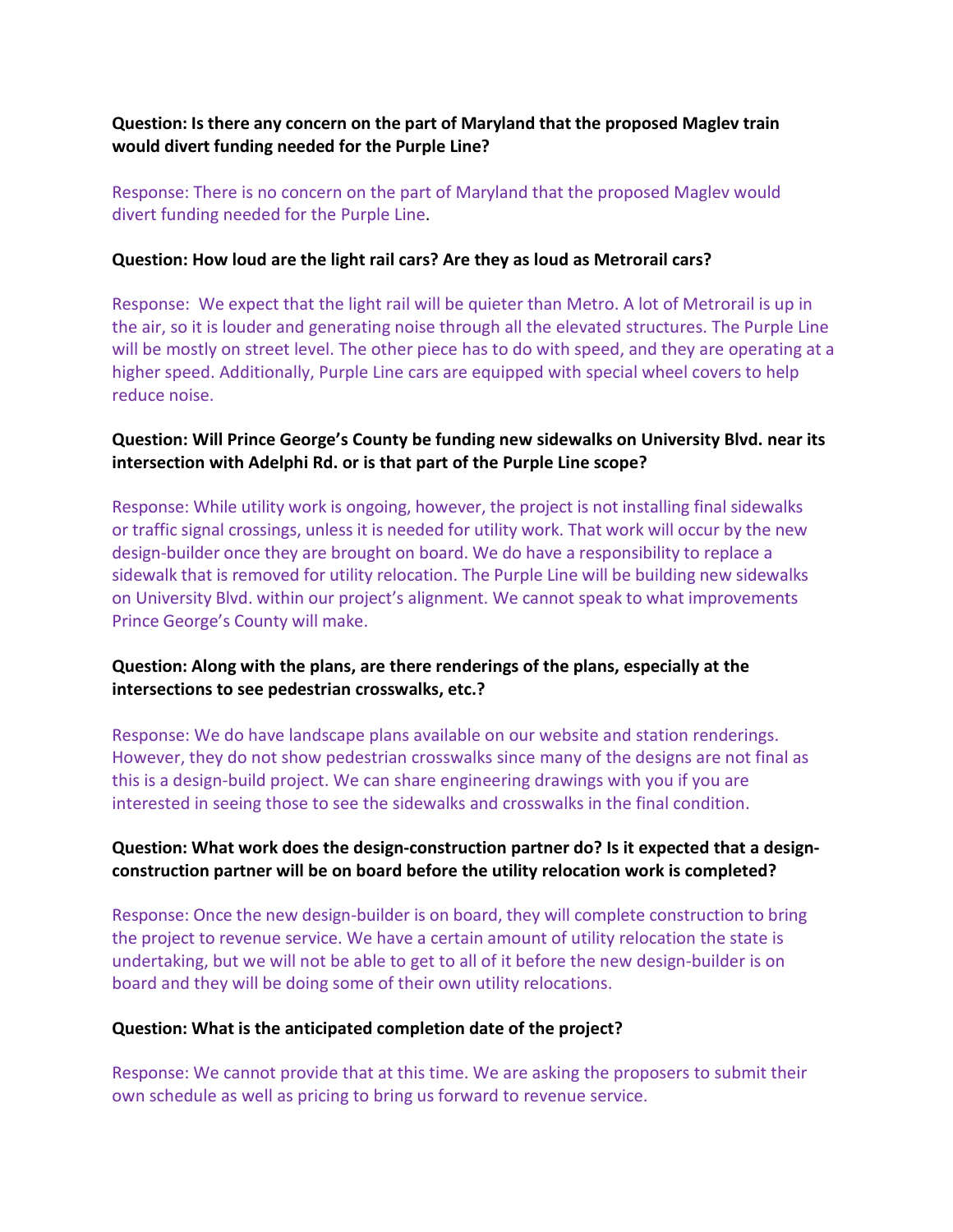**Question: By any chance, is burying the power lines along University Blvd. being considered as part of the utility relocation work? If so, is there any way the public can advocate for buying the power lines? I think this is would make the area much more appealing, and may help the image of already impacted businesses**

Response: We're in the final stages of power relocation and starting to line up communications line, which, in most places those are already installed. There are some underground electric relocations, but most overhead lines are going to remain in this corridor.

### **Question: What does the team think is the biggest challenge going forward on University Blvd.? What is the biggest opportunity from the team's perspective?**

Response: Our biggest challenge is getting the utilities out of the way. This utility relocation is very disruptive, as we are in travel lanes continuously up and down the roadway. We have a certain amount of utility relocation the state is undertaking, but we will not be able to get to all of it before the design-builder is on board. We want to make sure the contractor is fully cognizant of what they need to be doing and they are prepared to go out there and continue with the completion of utility work so that we can take the next steps which will be ultimately laying the tracks down the corridor. The opportunity is as we finish our construction, Prince George's County will come in and do additional work beyond what the scope of the Purple Line is to increase the pedestrian feel of the whole area. The county is currently engaged in a study looking at a series of potential areas of the Cool Spring/Adelphi area.

**Question: Our banners are disappearing along the power lines up and down University Blvd. and New Hampshire Ave.**

Response: We will look into that and work directly with you on that issue.

### **Question: When and what can we expect out of the next round of CAT meetings? Is it possible to know who is part of the CAT?**

Response: We want to provide CAT members a better understanding of construction that will happen between now and the next CAT meeting. CAT meetings are held every 6 months. We want to show our path to completion and help the community understand what is going on. To respect the privacy of all CAT members, we do not share their names and contact information.